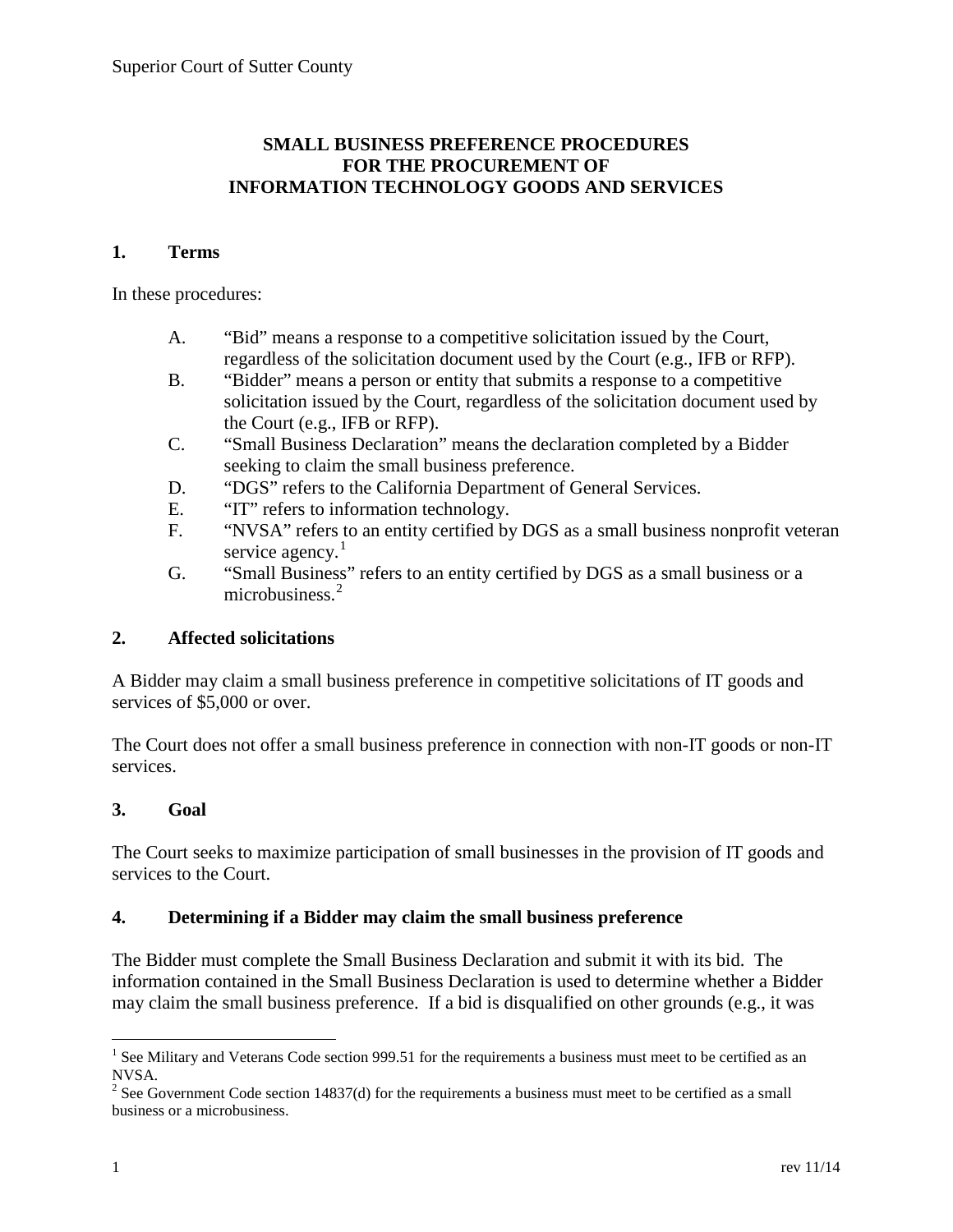late), there is no need to determine whether that Bidder would otherwise be able to claim the small business preference.

A Bidder may claim the small business preference in **two ways**. To claim the small business preference, the Bidder must meet the requirements in Section 4.A **or** Section 4.B below.

## **A. Bidder is a Small Business**

The first way for a Bidder to qualify for the small business preference is if Bidder is a Small Business. To qualify for the small business preference in this manner:

- i. Bidder must complete a Small Business Declaration.
- ii. Bidder's Small Business certification must be active as of the date that the bids are due.
- iii. Bidder must provide a copy of its Small Business certification approval letter issued by DGS.
- iv. If Bidder will use subcontractors, the portion of the contract to be performed by Bidder itself must constitute a commercially useful function.<sup>[3](#page-1-0)</sup>

Note: After the contract is completed, the Bidder must complete and submit to the Court a report stating the actual percentage of small business participation achieved.

# **B. Bidder is an NVSA**

The second way for a Bidder to qualify for the small business preference is if Bidder is an NVSA. To qualify for the small business preference in this manner:

- i. Bidder must complete a Small Business Declaration.
- ii. Bidder's NVSA certification must be active as of the date that the bids are due.
- iii. Bidder must provide a copy of its NVSA certification approval letter issued by DGS.

Note: A Bidder that qualifies for the small business preference because it is an NVSA cannot displace a Bidder that is itself a Small Business.

<span id="page-1-0"></span> $3$  Government Code section 14837(d)(4)(A) states that a business performs a "commercially useful function" if the entity does all of the following: (a) is responsible for the execution of a distinct element of the work of the contract; (b) carries out its obligation by actually performing, managing, or supervising the work involved; (c) performs work that is normal for its business services and functions; (d) is responsible, with respect to products, inventories, materials, and supplies required for the contract, for negotiating price, determining quality and quantity, ordering, installing, if applicable, and making payment; and (e) is not further subcontracting a portion of the work that is greater than that expected to be subcontracted by normal industry practices. If Bidder is performing all of the contract work itself and is not using subcontractors, Bidder is by default performing a commercially useful function.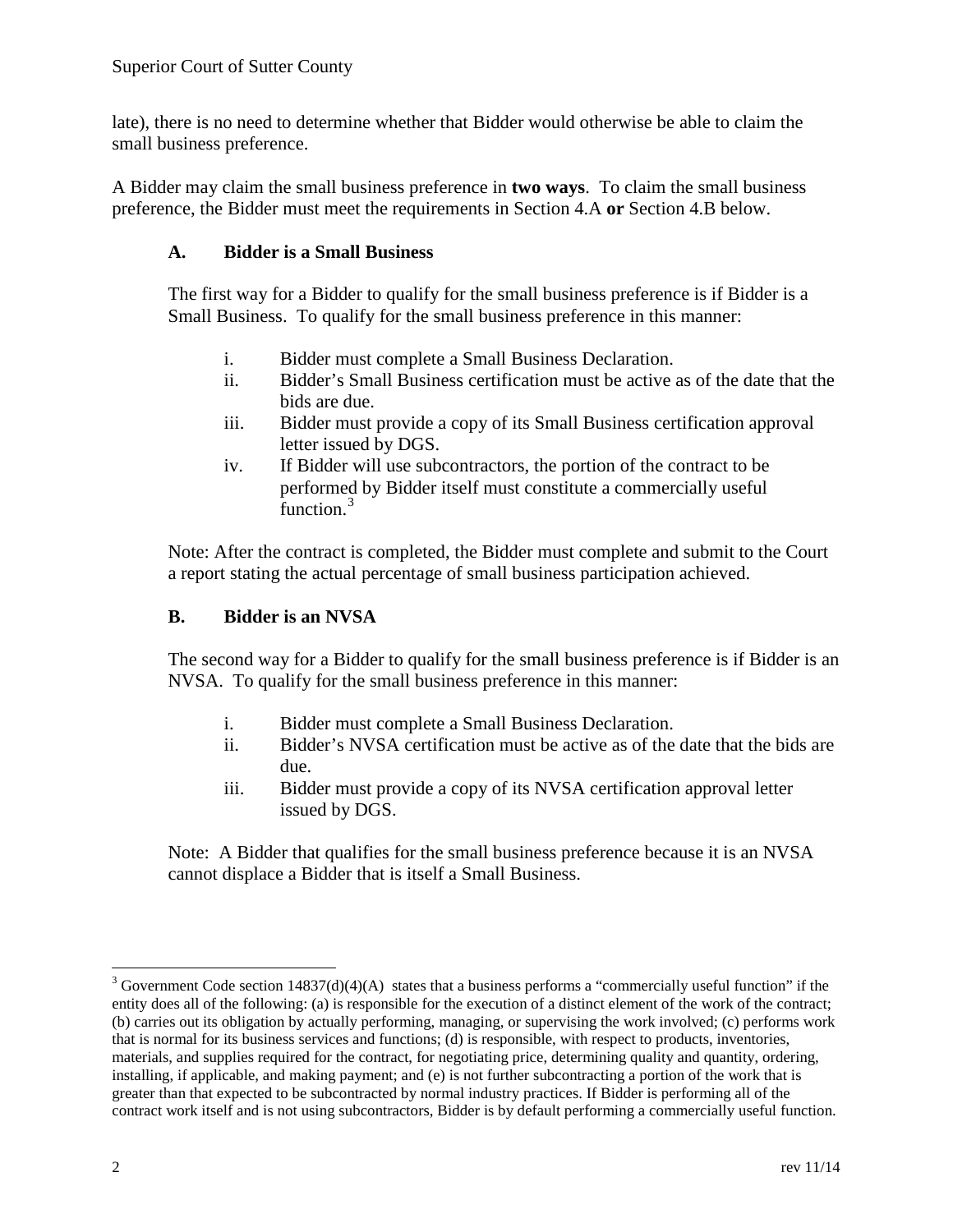## **5. Applying the small business preference**

#### **A. Preference amount**

The amount of the small business preference is 5%. The way the small business preference is applied depends on whether the contract will be awarded to the lowest responsible bidder or to the highest scored bid.

#### **B. Small business preference in lowest responsible bidder solicitations**

i. **Basic calculation.** For solicitations awarded to the lowest responsible bidder (e.g., IFBs), the Bidder's bid price is reduced by an amount equal to 5% of the lowest responsible bid. This reduction is for evaluation purposes only; the amount to be paid to Bidder if it wins the contract is not reduced by this amount.

*Example 1: The Court issues a lowest responsible bidder solicitation and receives three responsive bids. The first bid is from AAA Corp (not eligible for the small business preference) for \$98,000. The second bid is from BBB Corp (eligible for the small business preference) for \$100,000. The third bid is from CCC Corp (eligible for the small business preference) for \$110,000. The lowest responsible bid is AAA Corp's bid for \$98,000, so the dollar amount of the small business preference is \$4,900 (98,000 x 5% = 4,900). A bid submitted by an entity eligible for the small business preference is reduced by this amount, for purposes of evaluating the bids. The bid from BBB Corp (eligible for the small business preference) is reduced by \$4,900 to \$95,100. The bid from CCC Corp (also eligible for the small business preference) is reduced by \$4,900 to \$105,100. In this scenario, the Court will award the contract to BBB Corp; the amount of the contract will be \$100,000.*

|                | <b>AAA</b> Corp | <b>BBB</b> Corp | <b>CCC Corp</b> |
|----------------|-----------------|-----------------|-----------------|
| Bid amount     | \$98,000        | \$100,000       | \$110,000       |
| Eligible for   | N <sub>O</sub>  | Yes             | Yes             |
| small business |                 |                 |                 |
| preference?    |                 |                 |                 |
| Dollar amount  |                 | \$4,900         | \$4,900         |
| of small       |                 |                 |                 |
| business       |                 |                 |                 |
| preference     |                 |                 |                 |
| Adjusted bid   | \$98,000        | \$95,100        | \$105,100       |
| amount (for    |                 |                 |                 |
| purposes of    |                 |                 |                 |
| evaluating the |                 |                 |                 |
| bids)          |                 |                 |                 |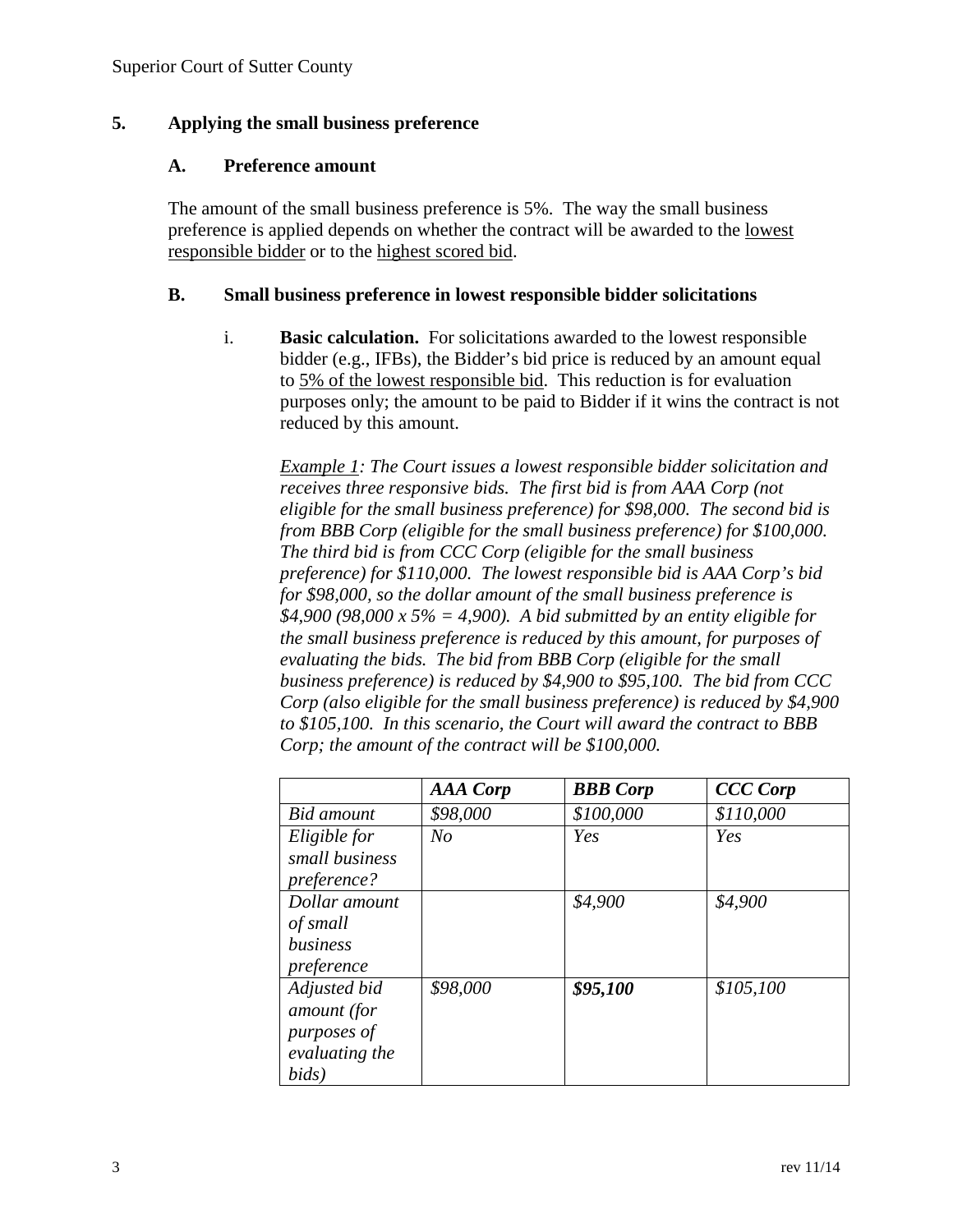ii. **Maximum value.** The maximum dollar value of the small business preference in a lowest responsible bidder solicitation is \$50,000. In other words, the value of the small business preference is capped at \$50,000.

*Example 2: The Court issues a lowest responsible bidder solicitation and receives three responsive bids. The first bid is from DDD Corp (eligible for the small business preference) for \$2,100,000. The second bid is from EEE Corp (eligible for the small business preference) for \$2,075,000. The third bid is from FFF Corp (not eligible for the small business preference) for \$2,000,000. The lowest responsible bid is FFF Corp's bid for \$2,000,000, so one might expect that the dollar amount of the small business preference will be \$100,000 (2,000,000 x 5% = 100,000). However, the maximum dollar value of the small business preference is \$50,000. A bid submitted by an entity eligible for the small business preference is reduced by \$50,000 for purposes of evaluating the bids. The bid from DDD Corp (eligible for the small business preference) is reduced by \$50,000 to \$2,050,000. The bid from EEE Corp (eligible for the small business preference) is reduced by \$50,000 to \$2,025,000. In this scenario, the Court will award the contract to FFF Corp; the amount of the contract will be \$2,000,000.*

|                | <b>DDD</b> Corp | <b>EEE</b> Corp | <b>FFF</b> Corp |
|----------------|-----------------|-----------------|-----------------|
| Bid amount     | \$2,100,000     | \$2,075,000     | \$2,000,000     |
| Eligible for   | Yes             | Yes             | $N_{O}$         |
| small business |                 |                 |                 |
| preference?    |                 |                 |                 |
| Dollar amount  | \$50,000        | \$50,000        |                 |
| of small       |                 |                 |                 |
| business       |                 |                 |                 |
| preference     |                 |                 |                 |
| Adjusted bid   | \$2,050,000     | \$2,025,000     | \$2,000,000     |
| amount (for    |                 |                 |                 |
| purposes of    |                 |                 |                 |
| evaluating the |                 |                 |                 |
| bids)          |                 |                 |                 |

iii. **Priority given to Small Businesses over NVSAs.** Bidders that are Small Businesses are given priority over NVSAs. Specifically, application of a small business preference to an NVSA shall not result in the denial of the award to a Small Business.

*Example 3: The Court issues a lowest responsible bidder solicitation and receives three responsive bids. The first bid is from GGG Corp (not eligible for the small business preference) for \$100,000. The second bid is from HHH Corp, a Small Business that bids \$102,500. The third bid is for \$101,000 from III Corp, an NVSA. The lowest responsible bid is GGG*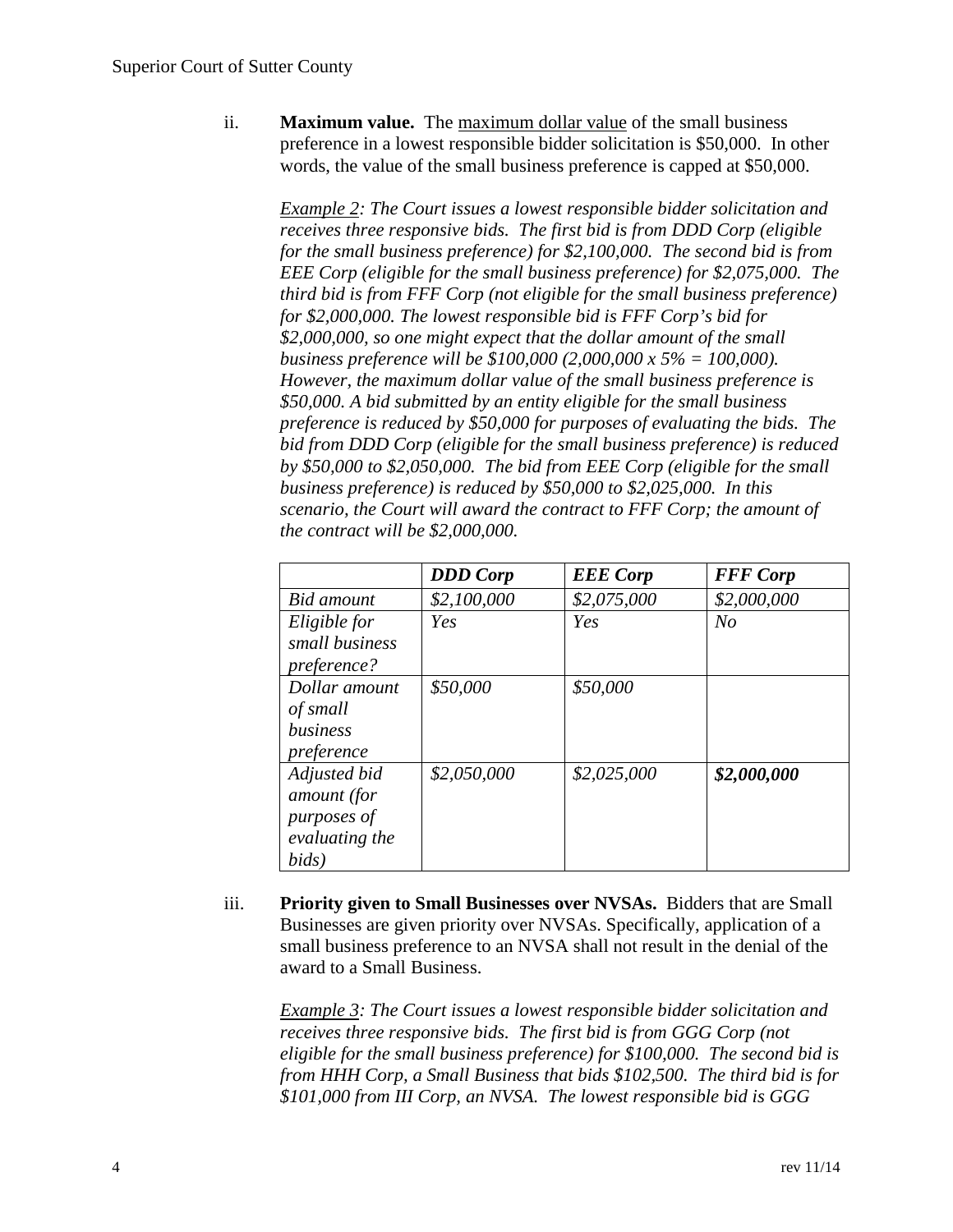*Corp's bid for \$100,000, so the dollar amount of the small business preference is \$5,000 (100,000 x 5% = 5,000). One might expect that the contract will be awarded to III Corp, because its adjusted bid amount is expected to be \$96,000 (\$101,000 - \$5,000 = \$96,000). However, the application of the small business preference to the bid of an NVSA cannot result in the denial of an award to an entity that is a Small Business. Accordingly, the small business preference is not applied to III Corp's bid. The Court will award the contract to HHH Corp; the amount of the contract will be \$102,500. [4](#page-4-0)*

|                | <b>GGG</b> Corp | <b>HHH Corp</b> | <b>III</b> Corp       |
|----------------|-----------------|-----------------|-----------------------|
| Bid amount     | \$100,000       | \$102,500       | \$101,000             |
| Eligible for   | N <sub>o</sub>  | $Yes-HHH$       | $Yes-III$ Corp is     |
| small business |                 | Corp is a Small | an NVSA               |
| preference?    |                 | <b>Business</b> |                       |
| Dollar amount  |                 | \$5,000         | \$0<br>\$5,000        |
| of small       |                 |                 |                       |
| business       |                 |                 |                       |
| preference     |                 |                 |                       |
| Adjusted bid   | \$100,000       | \$97,500        | \$101,000<br>\$96,000 |
| amount (for    |                 |                 |                       |
| purposes of    |                 |                 |                       |
| evaluating the |                 |                 |                       |
| bids)          |                 |                 |                       |

iv. **Interaction with DVBE incentive – order of application.** If both the small business preference and the DVBE incentive<sup>[5](#page-4-1)</sup> are offered in connection with a lowest responsible bidder solicitation, the small business preference is applied first, and the DVBE incentive is applied second.

*Example 4: The Court issues a lowest responsible bidder solicitation and receives three responsive bids. The first bid is from JJJ Corp (eligible for both the small business preference and the DVBE incentive) for \$90,000. The second bid is from KKK Corp (eligible for neither the small business preference nor the DVBE incentive) for \$75,000. The third bid is from LLL Corp (eligible for the small business preference but not the DVBE incentive) for \$80,000. The lowest responsible bid is KKK Corp's bid for \$75,000, so this amount is used to calculate both the small business preference and the DVBE incentive. First, the small business preference is applied. Five percent of \$75,000 is \$3,750, so JJJ Corp's bid and LLL*

<span id="page-4-0"></span><sup>&</sup>lt;sup>4</sup> If HHH Corp refuses or fails to execute the Court's agreement, the Court may award the contract to the next qualified Bidder. Because application of the small business preference to III Corp's bid would no longer result in the denial of an award to a Small Business, the small business preference would be applied to III Corp's bid. In this scenario, the Court would award the contract to III Corp; the amount of the contract would be \$101,000.

<span id="page-4-1"></span> $<sup>5</sup>$  In these procedures, it is assumed that when the Court uses a DVBE incentive, the incentive amount is 3%.</sup>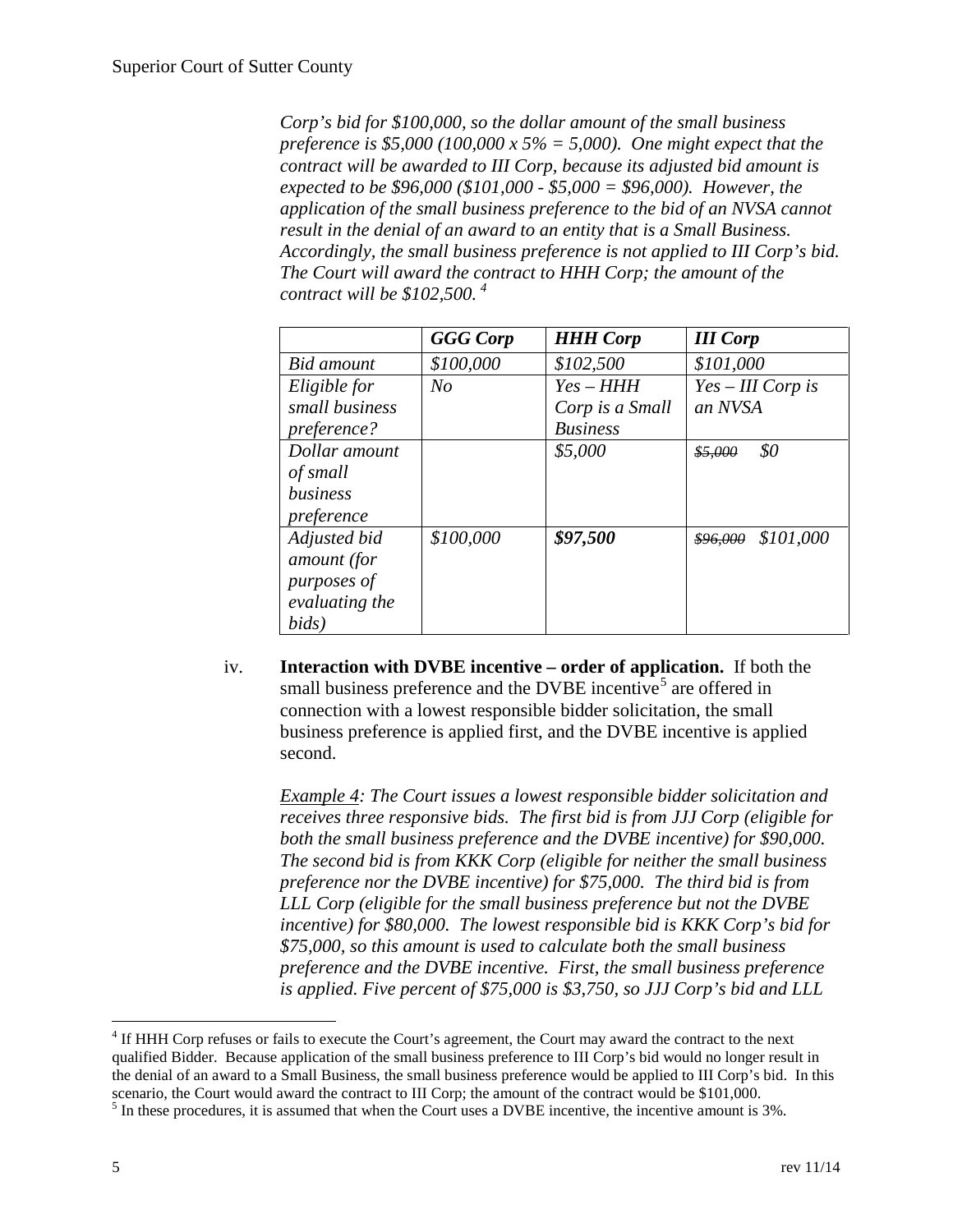*Corp's bid are reduced (for evaluation purposes) by \$3,750. Second, the DVBE incentive is applied. Three percent of \$75,000 is \$2,250, so JJJ Corp's bid is reduced further (for evaluation purposes) by \$2,250. In this scenario, the Court will award the contract to KKK Corp; the amount of the contract will be \$75,000.*

|                   | <b>JJJ Corp</b> | <b>KKK</b> Corp | <b>LLL Corp</b> |
|-------------------|-----------------|-----------------|-----------------|
| <b>Bid</b> amount | \$90,000        | \$75,000        | \$80,000        |
| Eligible for      | Yes             | No              | Yes             |
| small business    |                 |                 |                 |
| preference?       |                 |                 |                 |
| Dollar amount     | \$3,750         |                 | \$3,750         |
| of small          |                 |                 |                 |
| business          |                 |                 |                 |
| preference        |                 |                 |                 |
| Subtotal after    | \$86,250        | \$75,000        | \$76,250        |
| application of    |                 |                 |                 |
| small business    |                 |                 |                 |
| preference        |                 |                 |                 |
| DVBE?             | Yes             | N <sub>O</sub>  | N <sub>o</sub>  |
| Dollar amount     | \$2,250         |                 |                 |
| of DVBE           |                 |                 |                 |
| incentive $(3%)$  |                 |                 |                 |
| Adjusted bid      | \$84,000        | \$75,000        | \$76,250        |
| amount (for       |                 |                 |                 |
| purposes of       |                 |                 |                 |
| evaluating the    |                 |                 |                 |
| bids)             |                 |                 |                 |

v. **Interaction with DVBE incentive – combined maximum value.** If both the small business preference and the DVBE incentive are offered in connection with a lowest responsible bidder solicitation, the combined maximum dollar value of the small business preference and the DVBE incentive is \$100,000.

*Example 5: The Court issues a lowest responsible bidder solicitation and receives three responsive bids. The first bid is from MMM Corp (eligible for the small business preference but not the DVBE incentive) for \$2,020,000. The second bid is from NNN Corp (eligible for both the small business preference and the DVBE incentive) for \$2,075,000. The third bid is from OOO Corp (eligible for neither the small business preference nor the DVBE incentive) for \$2,000,000. The lowest responsible bid is OOO Corp's bid for \$2,000,000, so this amount is used to calculate both the small business preference and the DVBE incentive. First, the small business preference is applied. Five percent of \$2,000,000 is \$100,000, but the maximum dollar value of the small business preference is \$50,000.*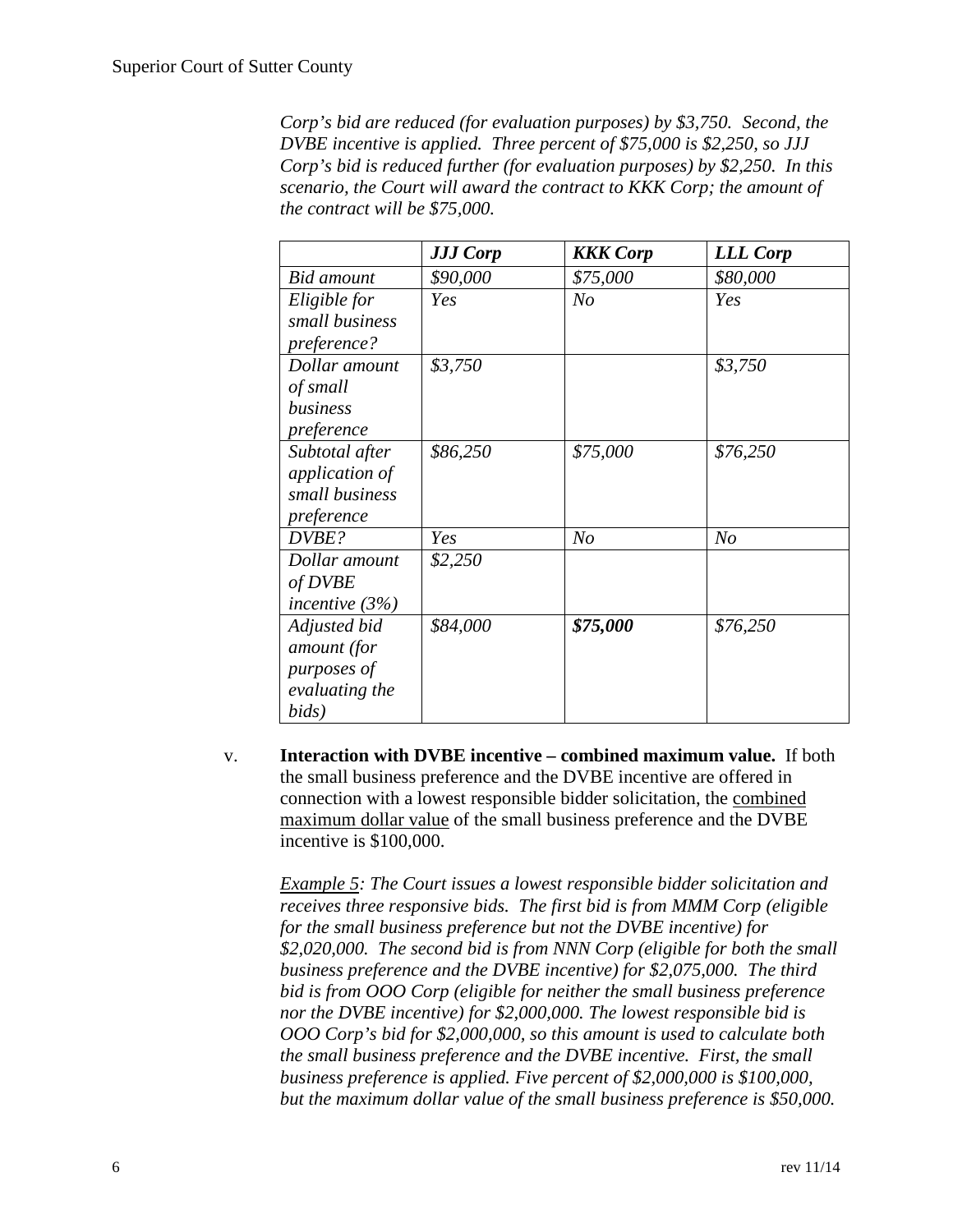*Accordingly, MMM Corp's bid and NNN Corp's bid are reduced (for evaluation purposes) by \$50,000. Second, the DVBE incentive is applied. Three percent of \$2,000,000 is \$60,000, so one might expect that NNN Corp's bid would be reduced further (for evaluation purposes) by \$60,000. However, the combined maximum dollar value of the small business preference and the DVBE incentive is \$100,000. Because NNN Corp's bid was reduced (for evaluation purposes) by \$50,000 as a result of the small business preference, NNN Corp's bid can only be reduced by \$50,000 (for evaluation purposes) as a result of the DVBE incentive. In this scenario, the Court will award the contract to MMM Corp; the amount of the contract will be \$2,020,000.*

|                       | <b>MMM Corp</b> | <b>NNN Corp</b>          | <b>OOO</b> Corp |
|-----------------------|-----------------|--------------------------|-----------------|
| Bid amount            | \$2,020,000     | \$2,075,000              | \$2,000,000     |
| Eligible for          | Yes             | Yes                      | $N_{O}$         |
| small business        |                 |                          |                 |
| preference?           |                 |                          |                 |
| Dollar amount         | \$50,000        | \$50,000                 |                 |
| of small              |                 |                          |                 |
| business              |                 |                          |                 |
| preference            |                 |                          |                 |
| Subtotal after        | \$1,970,000     | \$2,025,000              | \$2,000,000     |
| <i>application of</i> |                 |                          |                 |
| small business        |                 |                          |                 |
| preference            |                 |                          |                 |
| DVBE?                 | N <sub>o</sub>  | Yes                      | N <sub>o</sub>  |
| Dollar amount         |                 | \$60,000 \$50,000        |                 |
| of DVBE               |                 |                          |                 |
| incentive $(3%)$      |                 |                          |                 |
| Adjusted bid          | \$1,970,000     | $$1,965,000$ \$1,975,000 | \$2,000,000     |
| amount (for           |                 |                          |                 |
| purposes of           |                 |                          |                 |
| evaluating the        |                 |                          |                 |
| bids)                 |                 |                          |                 |

vi. **Interaction with DVBE incentive – displacing a Small Business.**  Application of the DVBE incentive shall not result in a contract being awarded to an entity that is not a Small Business instead of to a Small Business. A DVBE that is a Small Business can displace another Small Business through application of the DVBE incentive (see *Example 6*). A DVBE that is not a Small Business cannot displace a Small Business through application of the DVBE incentive (see *Example 7*).

*Example 6: The Court issues a lowest responsible bidder solicitation and receives three responsive bids. The first bid is from PPP Corp (a Small Business eligible for the DVBE incentive) for \$220,000. The second bid is*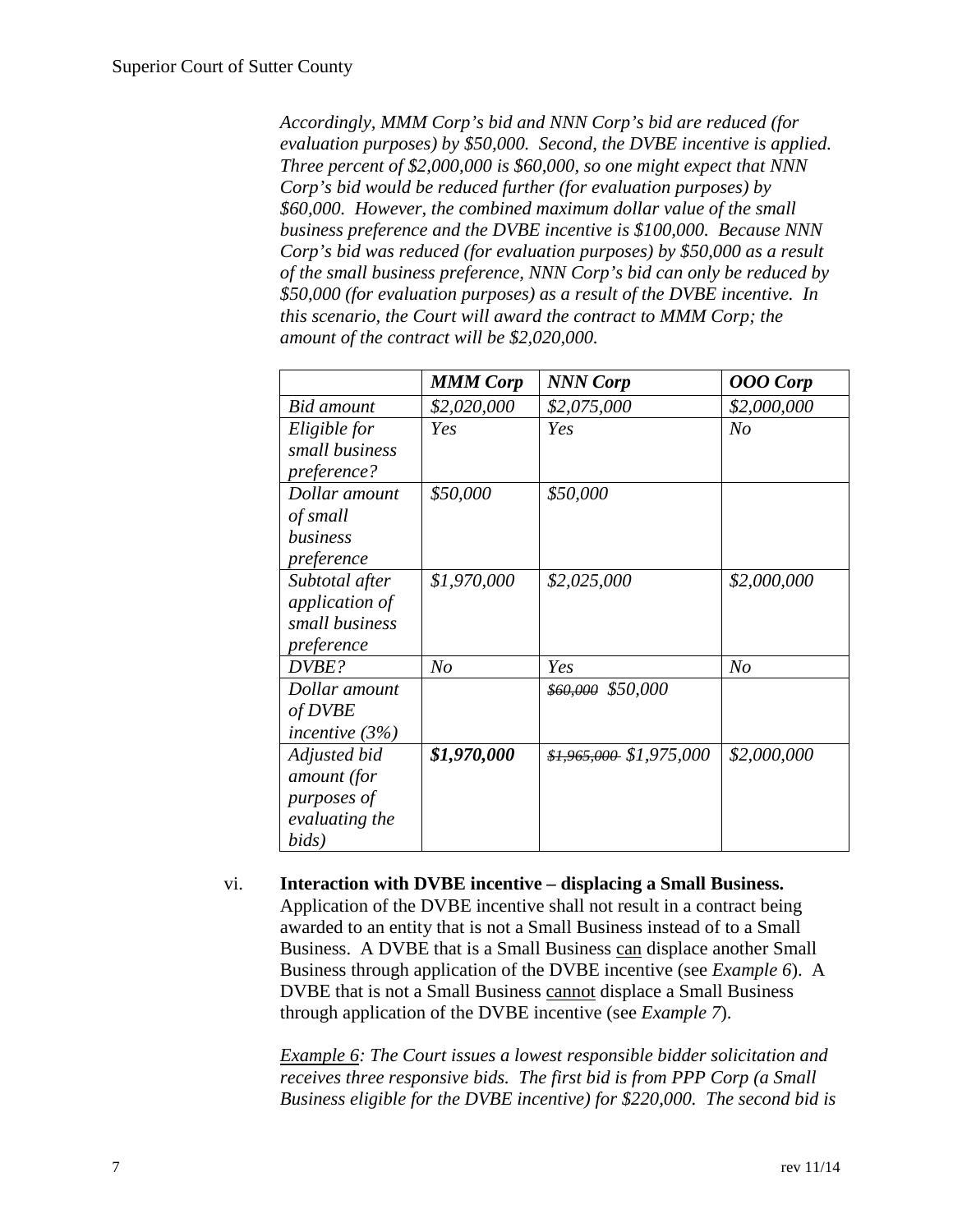*from QQQ Corp (eligible for neither the small business preference nor the DVBE incentive) for \$210,000. The third bid is from RRR Corp (a Small Business not eligible for the DVBE incentive) for \$215,000. The lowest responsible bid is QQQ Corp's bid for \$210,000, so this amount is used to calculate both the small business preference and the DVBE incentive. First, the small business preference is applied. Five percent of \$210,000 is \$10,500, so PPP Corp's bid and RRR Corp's bid are reduced (for evaluation purposes) by \$10,500. Next, the DVBE incentive is applied. Three percent of \$210,000 is \$6,300, so PPP Corp's bid is reduced further (for evaluation purposes) by \$6,300. Application of the DVBE incentive would result in PPP Corp displacing RRR Corp. Because RRR Corp is a Small Business, only another Small Business can displace it using the DVBE incentive. Because PPP Corp is also a Small Business, PPP Corp can displace RRR Corp using the DVBE incentive. In this scenario, the Court will award the contract to PPP Corp; the amount of the contract will be \$220,000.*

|                       | <b>PPP</b> Corp | QQQ Corp       | <b>RRR</b> Corp |
|-----------------------|-----------------|----------------|-----------------|
| <b>Bid</b> amount     | \$220,000       | \$210,000      | \$215,000       |
| Eligible for          | $Yes - PPP$     | N <sub>O</sub> | Yes – RRR Corp  |
| small business        | Corp is a       |                | is a Small      |
| preference?           | <b>Small</b>    |                | <b>Business</b> |
|                       | <b>Business</b> |                |                 |
| Dollar amount         | \$10,500        |                | \$10,500        |
| of small              |                 |                |                 |
| business              |                 |                |                 |
| preference            |                 |                |                 |
| Subtotal after        | \$209,500       | \$210,000      | \$204,500       |
| <i>application of</i> |                 |                |                 |
| small business        |                 |                |                 |
| preference            |                 |                |                 |
| DVBE?                 | Yes             | N <sub>O</sub> | N <sub>o</sub>  |
| Dollar amount         | \$6,300         |                |                 |
| of DVBE               |                 |                |                 |
| incentive $(3%)$      |                 |                |                 |
| Adjusted bid          | \$203,200       | \$210,000      | \$204,500       |
| amount (for           |                 |                |                 |
| purposes of           |                 |                |                 |
| evaluating the        |                 |                |                 |
| bids)                 |                 |                |                 |

*Example 7: The Court issues a lowest responsible bidder solicitation and receives three responsive bids. The first bid is from SSS Corp (a Small Business that is not eligible for the DVBE incentive) for \$208,000. The second bid is from TTT Corp (eligible for neither the small business preference nor the DVBE incentive) for \$200,000. The third bid is from*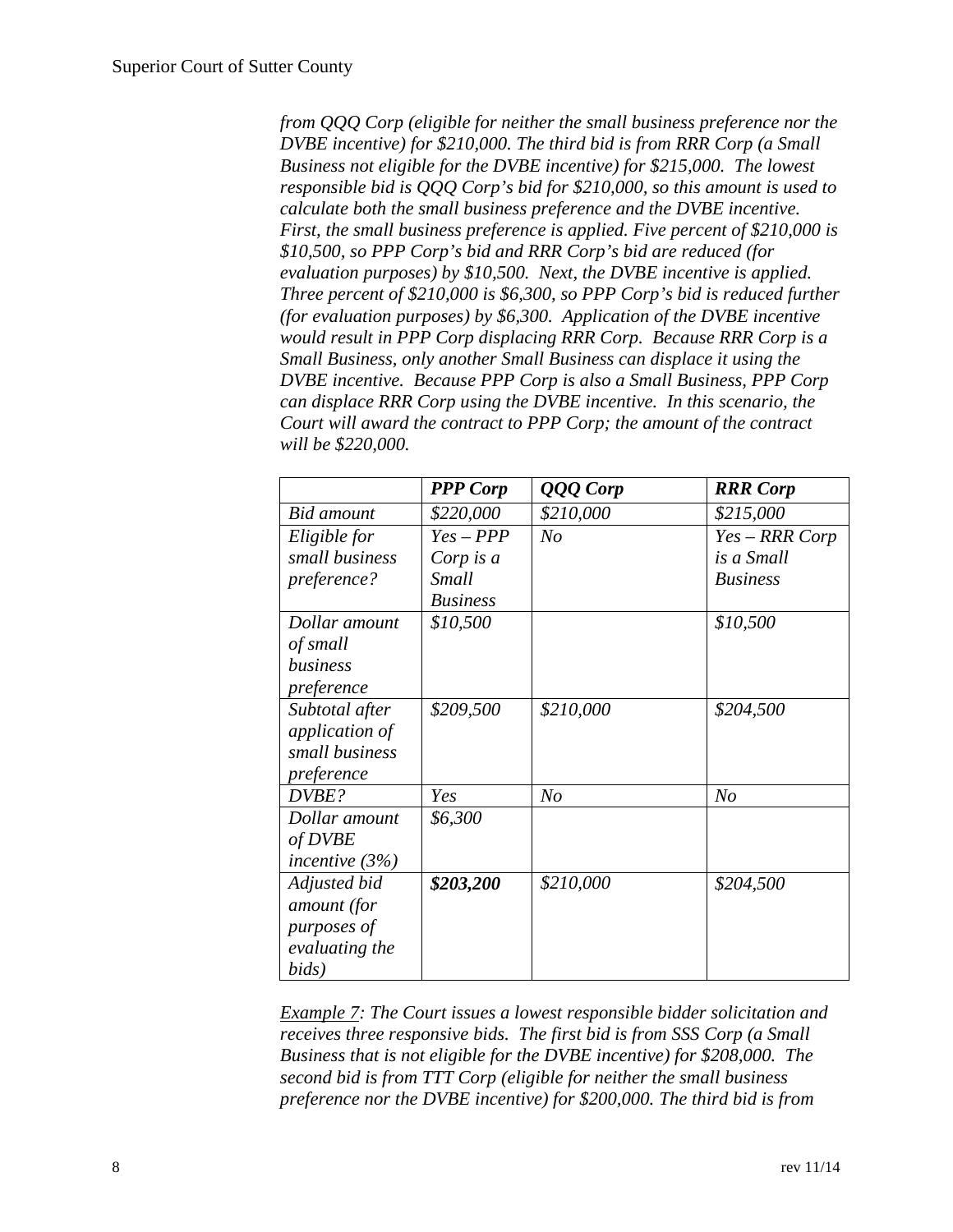*UUU Corp (not eligible for the small business preference but eligible for the DVBE incentive) for \$203,000. The lowest responsible bid is TTT Corp's bid for \$200,000, so this amount is used to calculate both the small business preference and the DVBE incentive. First, the small business preference is applied. Five percent of \$200,000 is \$10,000, so SSS Corp's bid is reduced (for evaluation purposes) by \$10,000. Second, the DVBE incentive is applied. Three percent of \$200,000 is \$6,000, so one would expect that UUU Corp's bid would be reduced (for evaluation purposes) by \$6,000. But application of the DVBE incentive would result in UUU Corp displacing SSS Corp. Because SSS Corp is a Small Business, only another Small Business can displace it using the DVBE incentive. Because UUU Corp is not a Small Business, it cannot displace SSS Corp using the DVBE incentive. Accordingly, the DVBE incentive is not applied to UUU Corp's bid. In this scenario, the Court will award the contract to SSS Corp; the amount of the contract will be \$208,000. [6](#page-8-0)*

|                       | <b>SSS Corp</b> | <b>TTT Corp</b> | <b>UUU Corp</b>     |
|-----------------------|-----------------|-----------------|---------------------|
| <b>Bid</b> amount     | \$208,000       | \$200,000       | \$203,000           |
| Eligible for          | $Yes - SSS$     | No              | N <sub>o</sub>      |
| small business        | Corp is $a$     |                 |                     |
| preference?           | <b>Small</b>    |                 |                     |
|                       | <b>Business</b> |                 |                     |
| Dollar amount         | \$10,000        |                 |                     |
| of small              |                 |                 |                     |
| business              |                 |                 |                     |
| preference            |                 |                 |                     |
| Subtotal after        | \$198,000       | \$200,000       | \$203,000           |
| <i>application of</i> |                 |                 |                     |
| small business        |                 |                 |                     |
| preference            |                 |                 |                     |
| DVBE?                 | N <sub>O</sub>  | N <sub>o</sub>  | Yes                 |
| Dollar amount         |                 |                 | \$0<br>\$6,000      |
| of DVBE               |                 |                 |                     |
| incentive $(3%)$      |                 |                 |                     |
| Adjusted bid          | \$198,000       | \$200,000       | \$197,000 \$203,000 |
| amount (for           |                 |                 |                     |
| purposes of           |                 |                 |                     |
| evaluating the        |                 |                 |                     |
| bids)                 |                 |                 |                     |

<span id="page-8-0"></span> <sup>6</sup> If SSS Corp refuses or fails to execute the Court's agreement, the Court may award the contract to the next qualified Bidder. Because application of the DVBE incentive to UUU Corp's bid would no longer result in the denial of an award to a Small Business, the DVBE incentive would be applied to UUU Corp's bid. In this scenario, the Court would award the contract to UUU Corp; the amount of the contract would be \$203,000.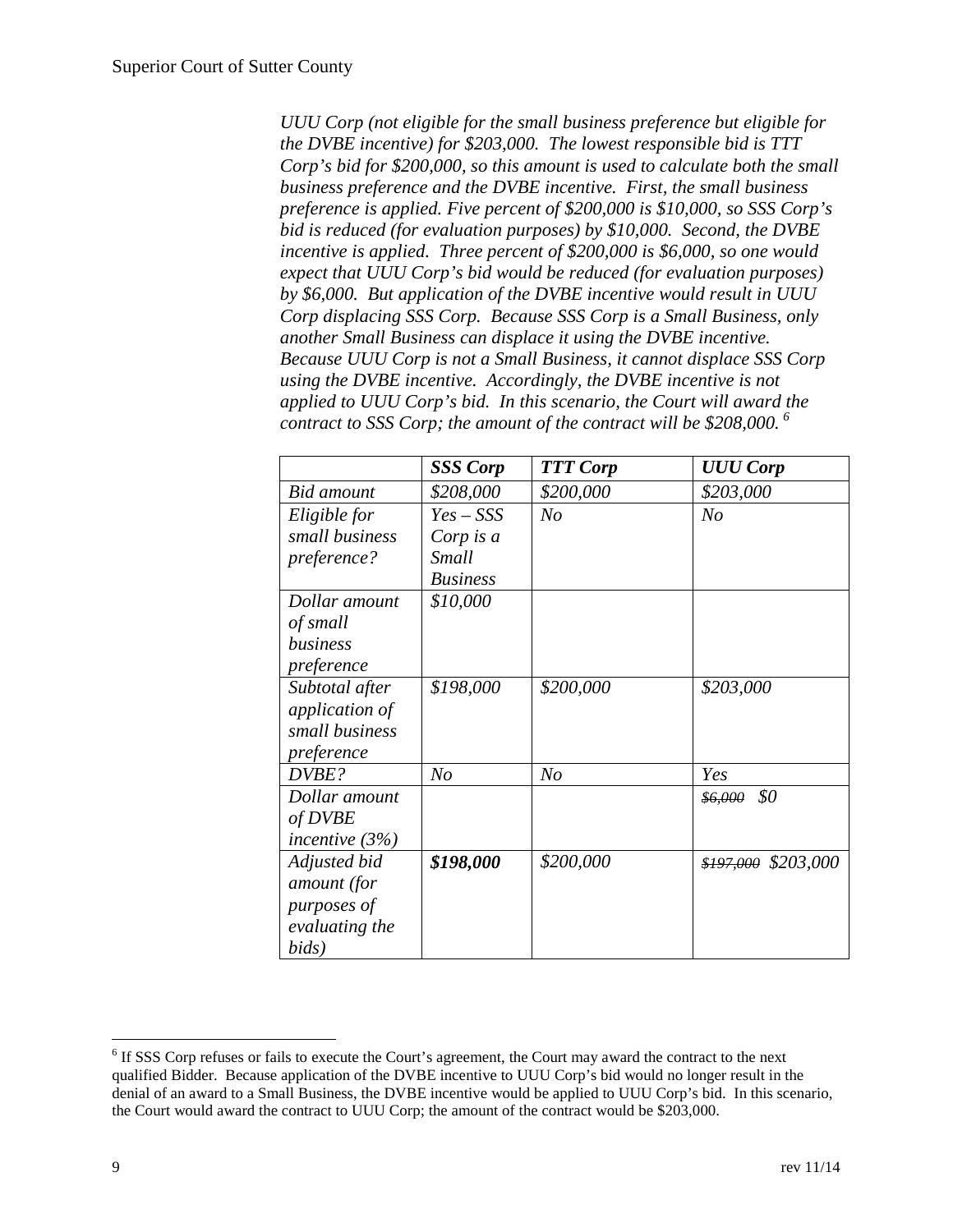vii. **Interaction with DVBE incentive – tie bids.** In the event of a precise tie between a bidder that is a Small Business and another bidder that is both a Small Business and a DVBE, the contract will be awarded to the bidder that is both a Small Business and a DVBE.

*Example 8: The Court issues a lowest responsible bidder solicitation and receives three responsive bids. The first bid is from VVV Corp (a Small Business that is also a DVBE) for \$221,800. The second bid is from WWW Corp (eligible for neither the small business preference nor the DVBE incentive) for \$210,000. The third bid is from XXX Corp (a Small Business not eligible for the DVBE incentive) for \$215,500. The lowest responsible bid is WWW Corp's bid for \$210,000, so this amount is used to calculate both the small business preference and the DVBE incentive. First, the small business preference is applied. Five percent of \$210,000 is \$10,500, so VVV Corp's bid and XXX Corp's bid are reduced (for evaluation purposes) by \$10,500. Second, the DVBE incentive is applied. Three percent of \$210,000 is \$6,300, so VVV Corp's bid is reduced further (for evaluation purposes) by \$6,300. In this scenario, there is a tie between a Small Business (XXX Corp) and a Small Business that is also a DVBE (VVV Corp), so the contract will be awarded to the Small Business that is also a DVBE. Accordingly, the Court will award the contract to VVV Corp; the amount of the contract will be \$221,800.*

|                  | <b>VVV Corp</b>     | <b>WWW Corp</b> | XXX Corp        |
|------------------|---------------------|-----------------|-----------------|
| Bid amount       | \$221,800           | \$210,000       | \$215,500       |
| Eligible for     | Yes – VVV Corp is   | N <sub>o</sub>  | Yes-XXX Corp    |
| small business   | a Small Business    |                 | is a Small      |
| preference?      |                     |                 | <b>Business</b> |
| Dollar amount    | \$10,500            |                 | \$10,500        |
| of small         |                     |                 |                 |
| business         |                     |                 |                 |
| preference       |                     |                 |                 |
| Subtotal after   | \$211,300           | \$210,000       | \$205,000       |
| application of   |                     |                 |                 |
| small business   |                     |                 |                 |
| preference       |                     |                 |                 |
| DVBE?            | $Yes - VVV$ Corp is | N <sub>o</sub>  | N <sub>o</sub>  |
|                  | a DVBE              |                 |                 |
| Dollar amount    | \$6,300             |                 |                 |
| of DVBE          |                     |                 |                 |
| incentive $(3%)$ |                     |                 |                 |
| Adjusted bid     | \$205,000           | \$210,000       | \$205,000       |
| amount (for      |                     |                 |                 |
| purposes of      |                     |                 |                 |
| evaluating the   |                     |                 |                 |
| bids)            |                     |                 |                 |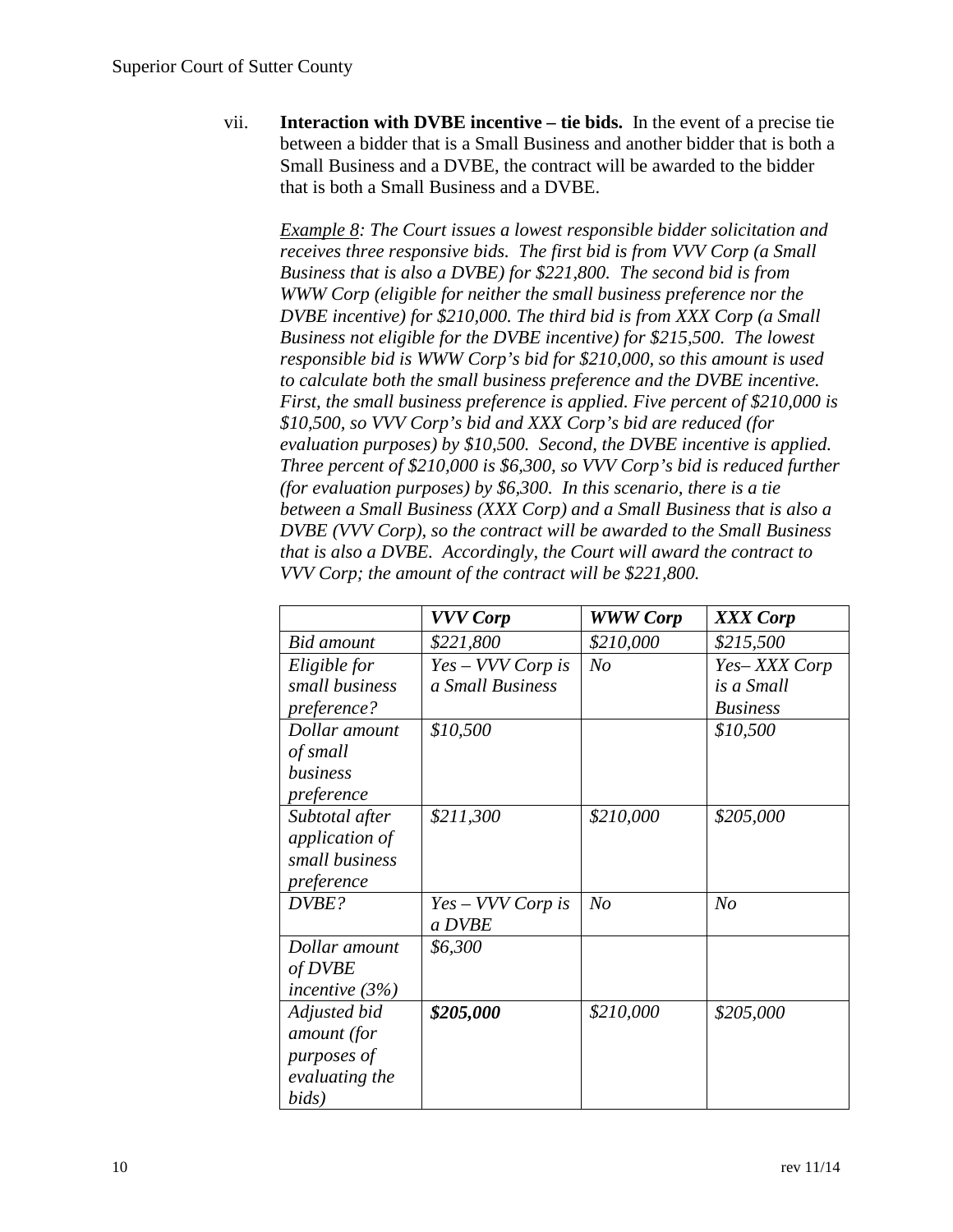## **C. Small business preference in highest scored bid solicitations**

i. **Basic application.** For solicitations awarded to the highest scored bid (e.g., RFPs), the small business preference is equal to 5% of the points assigned to the highest scored bid.<sup>[7](#page-10-0)</sup>

*Example 9: The Court issues a highest scored bid solicitation and receives three responsive bids. The first bid is from AAA Corp (eligible for the small business preference); it receives a score of 75 points. The second bid is from BBB Corp (eligible for the small business preference); it receives a score of 78 points. The third bid is from CCC Corp (not eligible for the small business preference); it receives a score of 80 points. The highest scored bid is CCC Corp's bid scored at 80 points, so the amount of the small business preference is 4 points (80 x 5% = 4). The score of a bid submitted by an entity eligible for the small business preference is increased by this amount. The bid from AAA Corp is increased by 4 points to 79 points. The bid from BBB Corp is increased by 4 points to 82 points. In this scenario, the Court will award the contract to BBB Corp.*

|                   | <b>AAA</b> Corp | <b>BBB</b> Corp | <b>CCC Corp</b> |
|-------------------|-----------------|-----------------|-----------------|
| Initial bid score | 75 points       | 78 points       | 80 points       |
| Eligible for      | Yes             | Yes             | N <sub>o</sub>  |
| small business    |                 |                 |                 |
| preference?       |                 |                 |                 |
| Amount of small   | 4 points        | 4 points        |                 |
| business          |                 |                 |                 |
| preference        |                 |                 |                 |
| <b>Bid</b> score  | 79 points       | 82 points       | 80 points       |
| including small   |                 |                 |                 |
| business          |                 |                 |                 |
| preference        |                 |                 |                 |

ii. **Priority given to Small Businesses over NVSAs.** Bidders that are Small Businesses are given priority over NVSAs. Specifically, application of a small business preference to an NVSA shall not result in the denial of the award to a Small Business.

*Example 10: The Court issues a highest scored bid solicitation and receives three responsive bids. The first bid is from DDD Corp (not eligible for the small business preference); it receives a score of 85 points. The second bid is from EEE Corp, a Small Business. EEE Corp's bid* 

<span id="page-10-0"></span> $<sup>7</sup>$  The Court may specify, in the relevant solicitation document, a minimum number of points that a bid must receive</sup> in order to be eligible for the small business preference. For example, an RFP could state that only bids receiving an initial bid score of 60 points or higher will be eligible for the small business preference.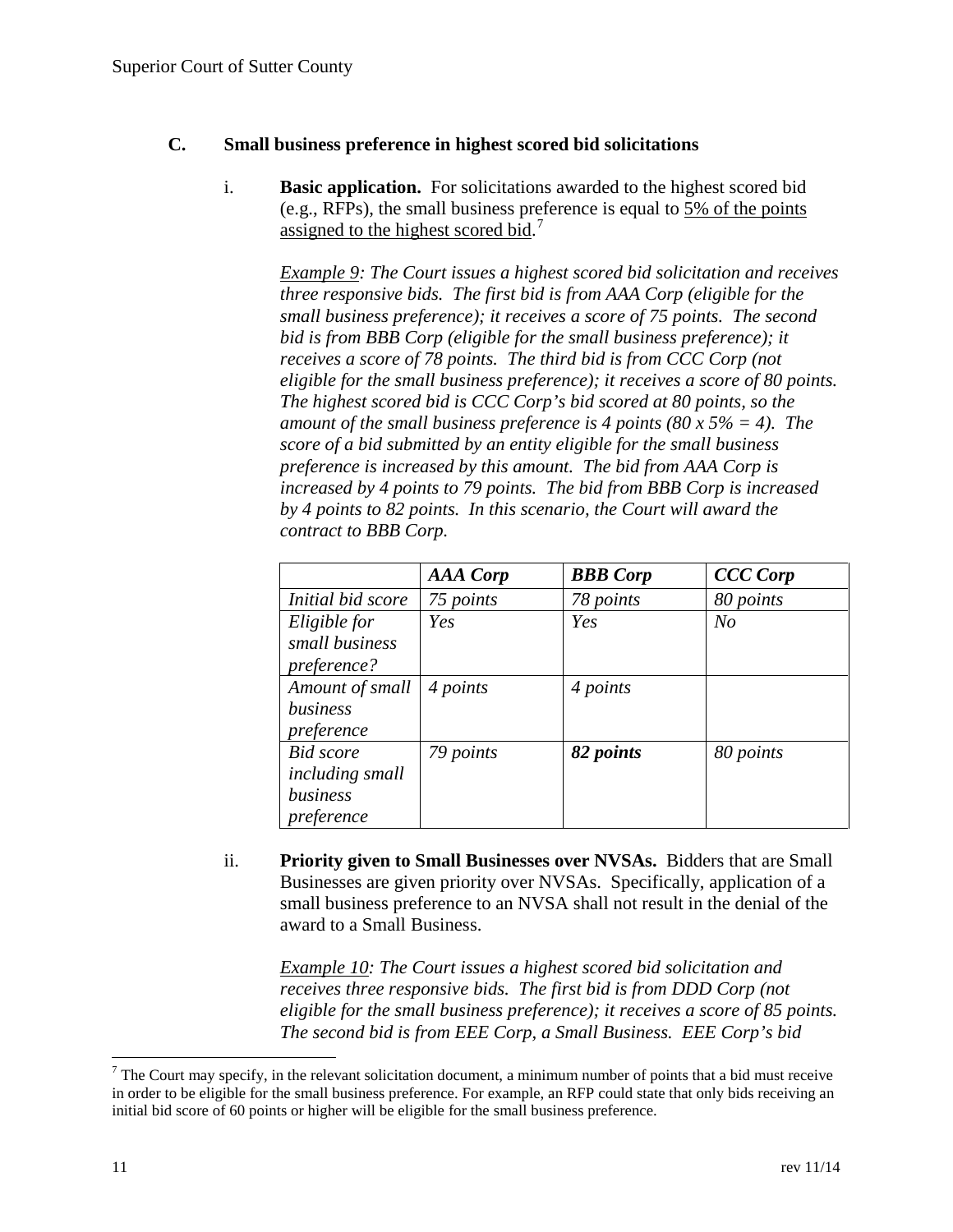*receives a score of 81 points. The third bid is from FFF Corp, an NVSA. FFF Corp's bid receives a score of 84 points. The highest scored bid is DDD Corp's bid scored at 85 points, so the amount of the small business preference is 4.25 points (85 x 5% = 4.25). The score of a bid submitted by each entity eligible for the small business preference would normally be increased by this amount. One might expect that the contract will be awarded to FFF Corp, because its adjusted bid amount is expected to be 88.25 (84 points plus 4.25 points for the small business preference). However, the application of the small business preference to the bid of an NVSA cannot result in the denial of an award to an entity that is a Small Business. Accordingly, the small business preference is not applied to FFF Corp's bid. The Court will award the contract to EEE Corp. [8](#page-11-0)*

|                   | <b>DDD</b> Corp | <b>EEE</b> Corp | <b>FFF</b> Corp        |
|-------------------|-----------------|-----------------|------------------------|
| Initial bid score | 85 points       | 81 points       | 84 points              |
| Eligible for      | N <sub>O</sub>  | $Yes - EEE$     | $Yes -FFF Corp$ is an  |
| small business    |                 | Corp is a       | <b>NVSA</b>            |
| preference?       |                 | Small           |                        |
|                   |                 | <b>Business</b> |                        |
| Amount of small   |                 | 4.25 points     | $4.25$ points 0 points |
| business          |                 |                 |                        |
| preference        |                 |                 |                        |
| Adjusted bid      | 85 points       | 85.25 points    | 88.25 points 84 points |
| amount (for       |                 |                 |                        |
| purposes of       |                 |                 |                        |
| evaluating the    |                 |                 |                        |
| bids)             |                 |                 |                        |

iii. **Interaction with DVBE incentive – order of application.** If both the small business preference and the DVBE incentive are offered in connection with a highest scored bid solicitation, the Court will: (i) determine the initial score for each bid, including all criteria other than the small business preference and the DVBE incentive, (ii) apply the small business preference, and (iii) apply the DVBE incentive.

*Example 11: The Court issues a highest scored bid solicitation and receives three responsive bids. First step: the Court determines the initial score for each bid, excluding the small business preference and the DVBE incentive. The first bid is from GGG Corp (not eligible for the small business preference but eligible for the DVBE incentive) and is initially scored at 83 points. The second bid is from HHH Corp (eligible for both the small business preference and the DVBE incentive) and is initially* 

<span id="page-11-0"></span><sup>&</sup>lt;sup>8</sup> If EEE Corp refuses or fails to execute the Court's agreement, the Court may award the contract to the next qualified Bidder. Because application of the small business preference to FFF Corp's bid would no longer result in the denial of an award to a Small Business, the small business preference would be applied to FFF Corp's bid. In this scenario, the Court would award the contract to FFF Corp.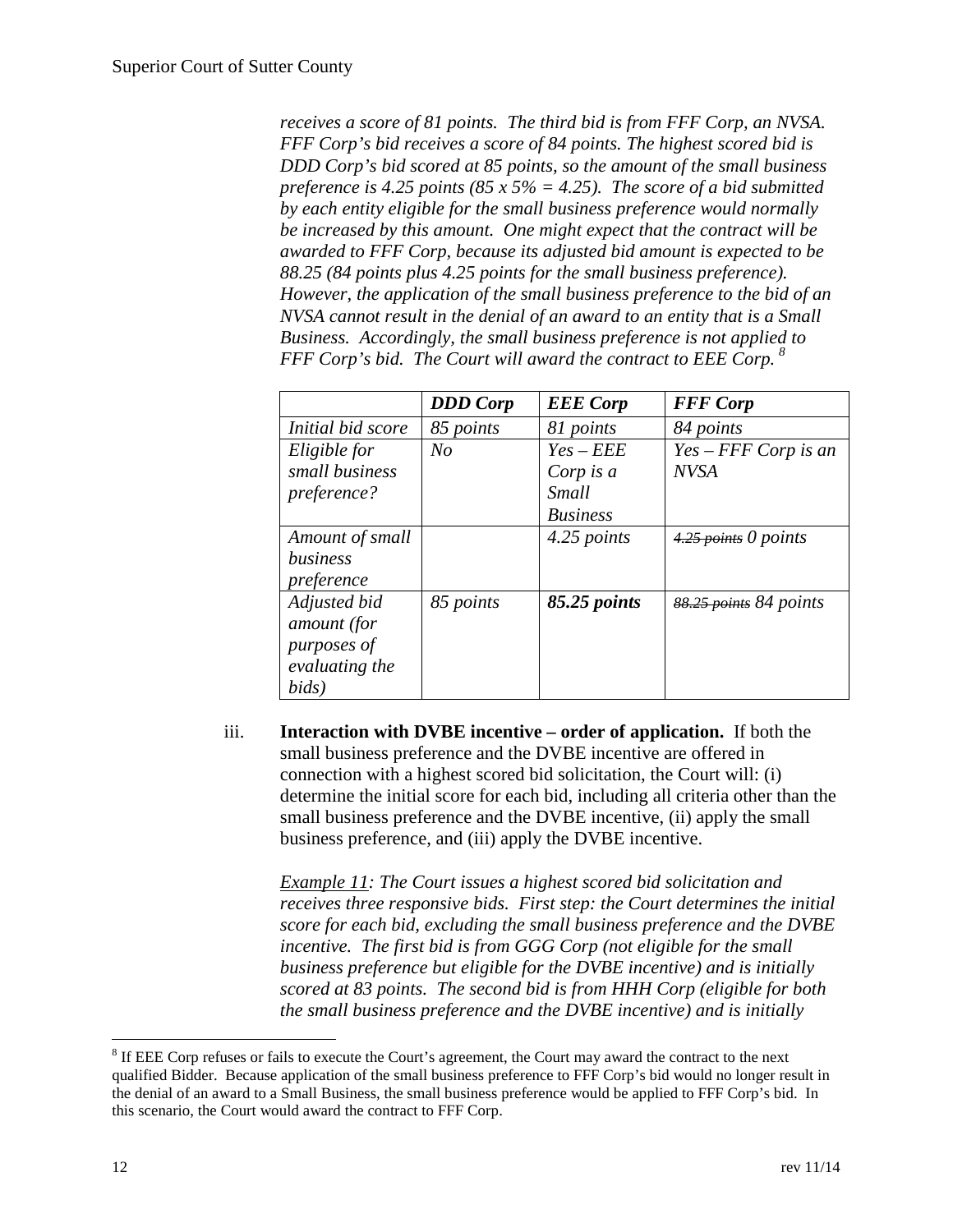*scored at 80 points. The third bid is from III Corp (eligible for the small business preference but not the DVBE incentive) and is initially scored at 79 points. Second step: the Court applies the small business preference. The highest scored bid is GGG Corp's bid scored at 83 points, so the amount of the small business preference is 4.15 points (83 x 5% = 4.15). The scores of bids submitted by entities eligible for the small business preference are increased by this amount. Third step: the Court applies the DVBE incentive. In this scenario, the DVBE incentive is 3 points, so 3 points are added to the scores of entities eligible for the DVBE incentive. The Court will award the contract to the HHH Corp.*

|                                | <b>GGG</b> Corp | <b>HHH Corp</b> | <b>III</b> Corp |
|--------------------------------|-----------------|-----------------|-----------------|
| Initial bid score              | 83 points       | 80 points       | 79 points       |
| Eligible for                   | No              | Yes             | Yes             |
| small business                 |                 |                 |                 |
| preference?<br>Amount of small |                 | 4.15 points     | 4.15 points     |
| business                       |                 |                 |                 |
| preference<br><b>Bid</b> score | 83 points       | 84.15 points    | 83.15 points    |
| including small                |                 |                 |                 |
| business<br>preference         |                 |                 |                 |
| DVBE?                          | Yes             | Yes             | No              |
| <b>DVBE</b> incentive          | 3 points        | 3 points        |                 |
| Bid score                      | 86 points       | 87.15 points    | 83.15 points    |
| <i>including DVBE</i>          |                 |                 |                 |
| incentive                      |                 |                 |                 |

iv. **Interaction with DVBE incentive – displacing a Small Business.**  Application of the DVBE incentive shall not result in a contract being awarded to an entity that is not a Small Business instead of to a Small Business. A DVBE that is a Small Business can displace another Small Business through application of the DVBE incentive (see *Example 12*). A DVBE that is not a Small Business cannot displace a Small Business through application of the DVBE incentive (see *Example 13*).

*Example 12: The Court issues a highest scored bid solicitation and receives three responsive bids. First step: the Court determines the initial score for each bid, excluding the small business preference and the DVBE incentive. The first bid is from JJJ Corp (a Small Business that is also eligible for the DVBE incentive) and is initially scored at 77 points. The second bid is from KKK Corp (eligible for neither the small business preference nor the DVBE incentive) and is initially scored at 82 points. The third bid is from LLL Corp (a Small Business that is not eligible for*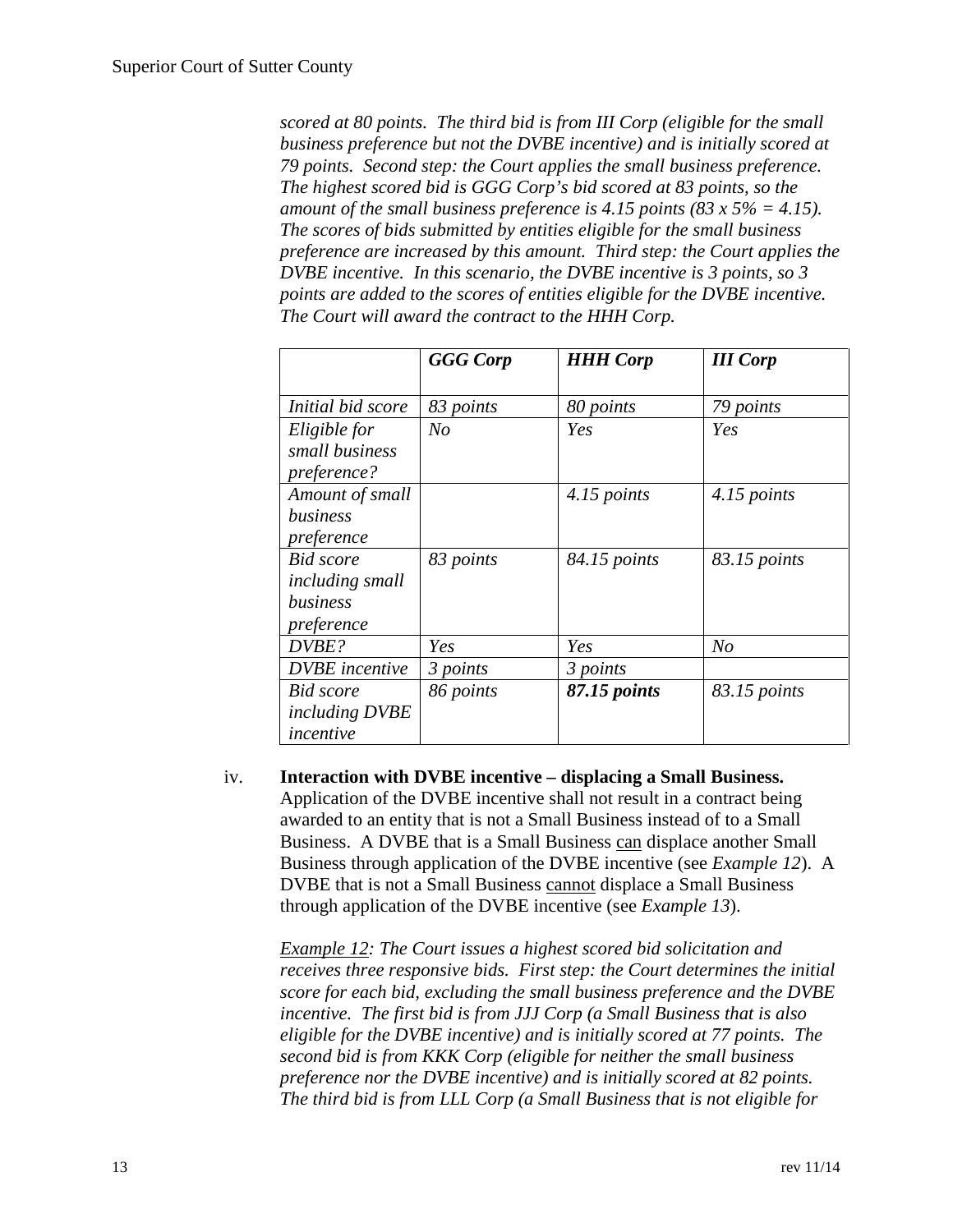*the DVBE incentive) and is initially scored at 79 points. Second step: the Court applies the small business preference. The highest scored bid is KKK Corp's bid scored at 82 points, so the amount of the small business preference is 4.1 points (82 x 5% = 4.1). The scores of the bids submitted by entities eligible for the small business preference are increased by this amount. Third step: the Court applies the DVBE incentive. Application of the DVBE incentive would result in JJJ Corp displacing LLL Corp. Because LLL Corp is a Small Business, only another Small Business can displace it using the DVBE incentive. Because JJJ Corp is also a Small Business, JJJ Corp can displace LLL Corp using the DVBE incentive. In this scenario, the Court will award the contract to JJJ Corp.*

|                       | <b>JJJ Corp</b> | <b>KKK</b> Corp | <b>LLL Corp</b> |
|-----------------------|-----------------|-----------------|-----------------|
|                       |                 |                 |                 |
| Initial bid score     | 77 points       | 82 points       | 79 points       |
| Eligible for          | $Yes-JJJ Corp$  | N <sub>o</sub>  | Yes – LLL Corp  |
| small business        | is a Small      |                 | is a Small      |
| preference?           | <b>Business</b> |                 | <b>Business</b> |
| Amount of small       | 4.1 points      |                 | 4.1 points      |
| business              |                 |                 |                 |
| preference            |                 |                 |                 |
| <b>Bid</b> score      | 81.1 points     | 82 points       | 83.1 points     |
| including small       |                 |                 |                 |
| business              |                 |                 |                 |
| preference            |                 |                 |                 |
| DVBE?                 | Yes             | No              | N <sub>O</sub>  |
| <b>DVBE</b> incentive | 3 points        |                 |                 |
| <b>Bid</b> score      | 84.1 points     | 82 points       | 83.1 points     |
| including DVBE        |                 |                 |                 |
| incentive             |                 |                 |                 |

*Example 13: The Court issues a highest scored bid solicitation and receives three responsive bids. First step: the Court determines the initial score for each bid, excluding the small business preference and the DVBE incentive. The first bid is from MMM Corp (a Small Business that is not eligible for the DVBE incentive) and is initially scored at 83 points. The second bid is from NNN Corp (not eligible for the small business preference but eligible for the DVBE incentive) and is initially scored at 85 points. The third bid is from OOO Corp (eligible for neither the small business preference nor the DVBE incentive) and is initially scored at 81 points. Second step: the Court applies the small business preference. The highest scored bid is NNN Corp's bid scored at 85 points, so the amount of the small business preference is 4.25 points (85 x 5% = 4.25). The score of the bids submitted by entities eligible for the small business preference are increased by this amount. Third step: the Court applies the DVBE incentive. Application of the DVBE incentive would result in NNN*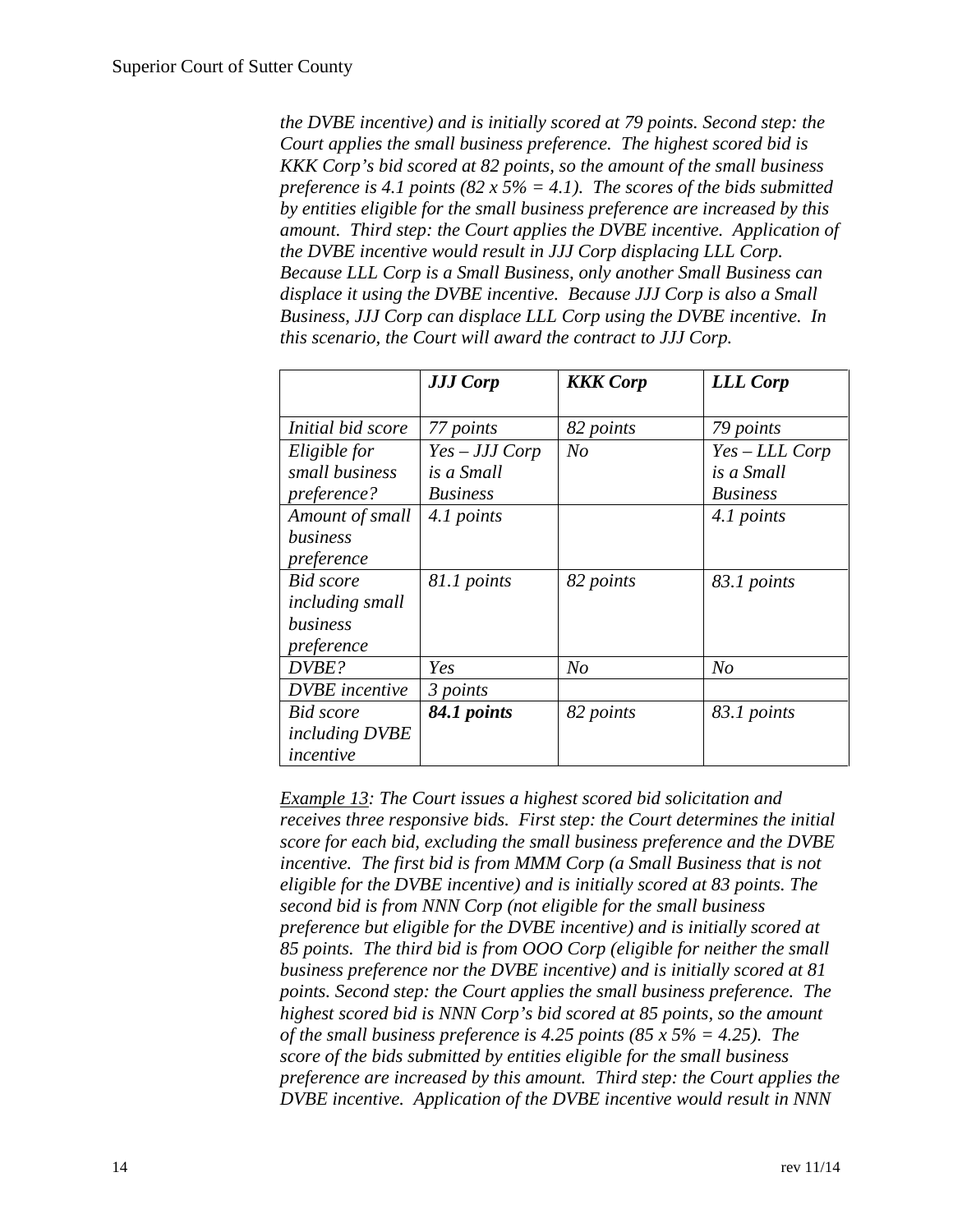*Corp displacing MMM Corp. Because MMM Corp is a Small Business, only another Small Business can displace it using the DVBE incentive. Because NNN Corp is not a Small Business, it cannot displace MMM Corp using the DVBE incentive. Accordingly, the DVBE incentive is not applied to NNN Corp's bid. In this scenario, the Court will award the contract to MMM Corp. [9](#page-14-0)*

|                                                 | <b>MMM Corp</b>                       | <b>NNN Corp</b>                              | <b>OOO</b> Corp |
|-------------------------------------------------|---------------------------------------|----------------------------------------------|-----------------|
| Initial bid score                               | 83 points                             | 85 points                                    | 81 points       |
| Eligible for                                    | $Yes-MMM$                             | N <sub>o</sub>                               | N <sub>O</sub>  |
| small business<br>preference?                   | Corp is a<br>Small<br><b>Business</b> |                                              |                 |
| Amount of small<br>business<br>preference       | 4.25 points                           |                                              |                 |
| <b>Bid</b> score<br>including small<br>business | 87.25 points                          | 85 points                                    | 81 points       |
| preference<br>DVBE?                             | N <sub>O</sub>                        | Yes                                          | N <sub>o</sub>  |
| <b>DVBE</b> incentive                           |                                       | $\frac{3 \text{ points}}{20 \text{ points}}$ |                 |
| Bid score<br><i>including DVBE</i><br>incentive | 87.25 points                          | 88 points 85 points                          | 81 points       |

v. **Interaction with DVBE incentive – tie bids.** In the event of a precise tie between a bidder that is a Small Business and another bidder that is both a Small Business and a DVBE, the contract will be awarded to the bidder that is both a Small Business and a DVBE.

*Example 14: The Court issues a highest scored bid solicitation and receives three responsive bids. First step: the Court determines the initial score for each bid, excluding the small business preference and the DVBE incentive. The first bid is from PPP Corp (eligible for neither the small business nor the DVBE incentive) and is initially scored at 84 points. The second bid is from QQQ Corp (a Small Business that is also a DVBE) and is initially scored at 79 points. The third bid is from RRR Corp (a Small Business that is not eligible for the DVBE incentive) and initially scored at 82 points. Second step: the Court applies the small business preference. The highest scored bid is PPP Corp's bid scored at 84 points, so the* 

<span id="page-14-0"></span> <sup>9</sup> If MMM Corp refuses or fails to execute the Court's agreement, the Court may award the contract to the next qualified Bidder. Because application of the DVBE incentive to NNN Corp's bid would no longer result in the denial of an award to a Small Business, the DVBE incentive would be applied to NNN Corp's bid. In this scenario, the Court would award the contract to NNN Corp.